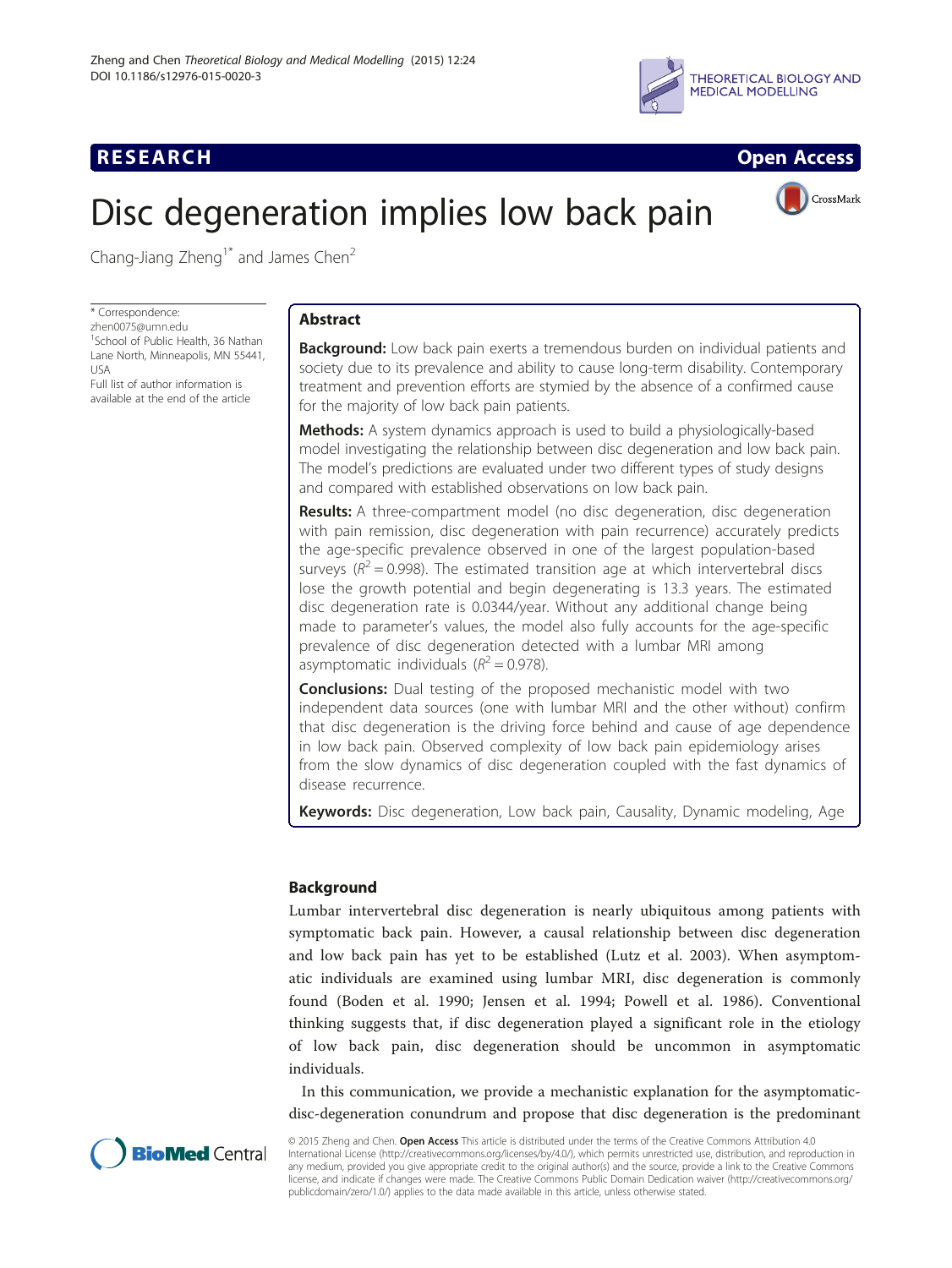cause of low back pain. The key to solving the apparent conundrum is to understand that most case–control studies rely on two fundamental assumptions. The first assumption is that the disease mechanism is non-recurrent, or in other words, study subjects are assumed to start in a disease-free state and progress through certain irreversible biological mechanisms into a terminal state. When a case of clinical interest is ascertained, she (or he) is identified through the occurrence of a terminal event (also called an incident event). Secondly and more importantly, all accepted controls must still remain at risk at the time of sampling (i.e., they have continuously been event-free from the beginning) (Rodrigues and Kirkwood [1990](#page-9-0)).

The conventional causality inference framework imposed by a traditional case–control study is impractical or inappropriate for studying the etiology of low back pain. The natural history of low back pain shows not only age dependence, but also a pattern of remission and recurrence which is different from other irreversible clinical outcomes such as cancer, stroke or heart attack. When a patient experiences a low back-pain episode, she (or he) will eventually recover from it. As the patient ages, she (or he) will experience additional episodes and not remember when the first episode occurred. Because the onset time of the first-ever pain episode is rarely known, any newly reported pain symptoms during a specified study interval cannot be reliably viewed as an incident event. Even more ominously, the absence of a pain episode during the same time interval cannot be accepted as evidence that the subject has never had a back pain episode in the past. So to truly understand the root cause of low back pain, the most feasible and most appropriate approach is to quantify and correct for the recurrent rhythm of low back pain rather than to rely on our constrained ability to ascertain incident events and even more elusive controls.

In the following communication, we use a system-dynamics method to investigate how disc degeneration relates to low back pain and to generate testable predictions. We begin our study with the construction of a physiologically-based threecompartment model to conceptualize the age-dependent population dynamics of disc degeneration and low back pain. After that, we derive two highly verifiable predictions. The first one relates to the population-based age-dependent prevalence of low back pain; the second one describes the age-specific percentage of disc degeneration among asymptomatic individuals. Testing these dual predictions with published studies allows us to confirm the existence of a causal relationship between disc degeneration and low back pain.

#### Methods

#### Constructing the model

Three clinically distinguishable compartments are assumed to exist:

- 1)  $N$ : Individuals who reside in compartment  $N$  have normal intervertebral discs and experience no back pain symptoms. At age  $t$ , the compartment's size (the number of individuals remaining in compartment  $N$ ) is  $x(t)$ .
- 2)  $D_0$ : Individuals who reside in compartment  $D_0$  have disc degeneration although they do not currently experience any back pain symptoms. At age  $t$ , the compartment's size (the number of individuals remaining in compartment  $D_0$ ) is  $y(t)$ .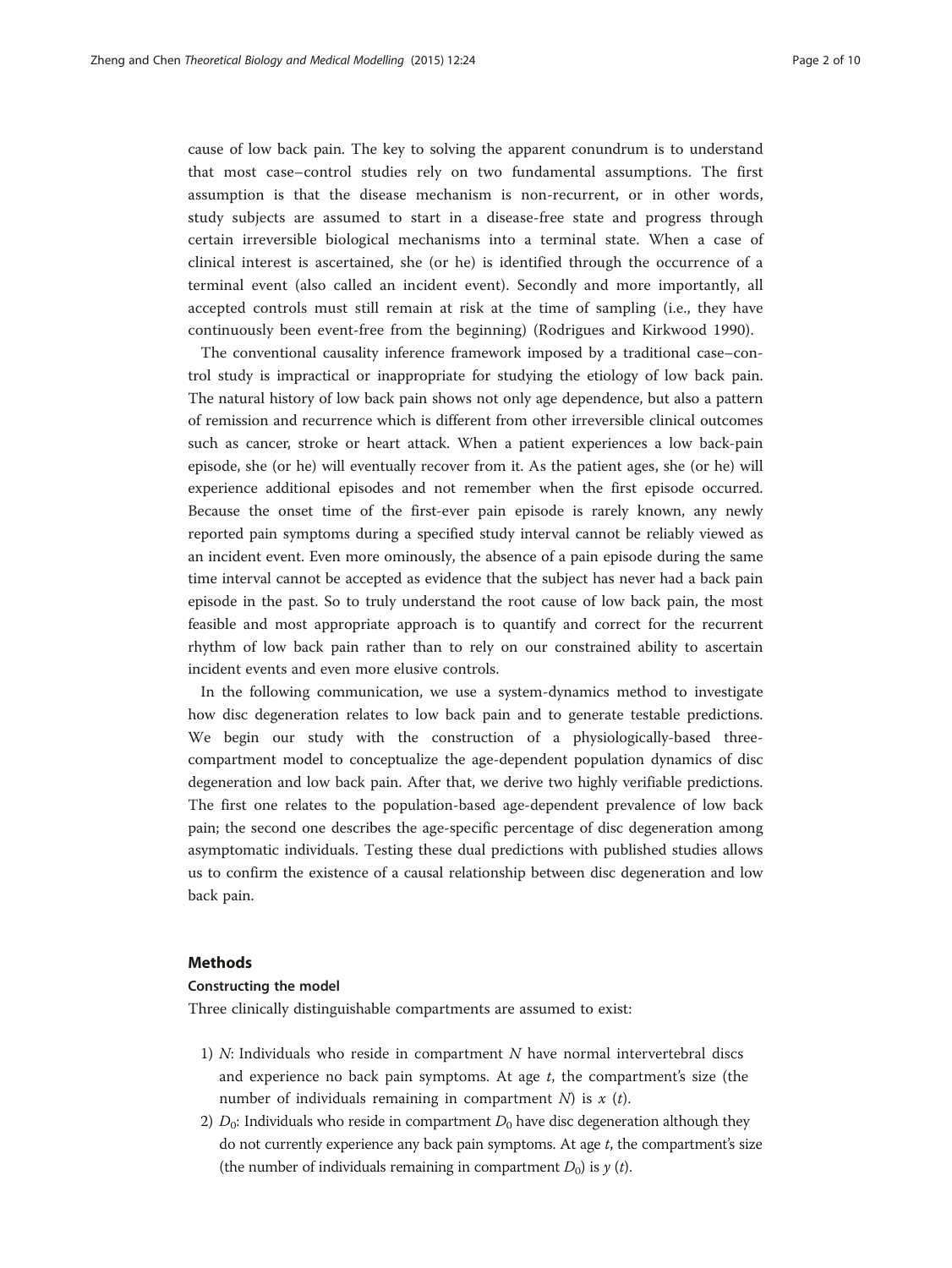- 3)  $D_1$ : Individuals who reside in compartment  $D_1$  not only have disc degeneration but also have ongoing back pain. At age  $t$ , the compartment's size (the number of individuals remaining in compartment  $D_1$ ) is  $z(t)$ . Kinetic relationships among the three compartments are schematically diagramed in Fig. 1. The transitions between them are defined as follows:
- 4)  $N \rightarrow D_0$ : Normal individuals can move from compartment N to compartment  $D_0$ with a disc degeneration rate  $\lambda_1$ . Once in compartment  $D_0$ , a return to compartment N is not permitted (i.e., disc degeneration is uni-directional and irreversible).
- 5)  $D_0 \rightarrow D_1$ : Asymptomatic individuals who reside in compartment  $D_0$  can move on to compartment  $D_1$  with a symptom-attack rate  $\lambda_2$ .
- 6)  $D_1 \rightarrow D_0$ : Symptomatic patients in compartment  $D_1$  can recover with a symptomresolution rate  $\lambda_3$  and return back to compartment  $D_0$ . The bi-directional flows between the last two compartments  $(D_0 \text{ and } D_1)$  account for the recurrent nature of low back pain. Depending on the goal of a particular clinical or research application,  $D_0$  can be approximately composed of those individuals who are presently asymptomatic, but have a prior back pain history.

#### Paired prevalence predictions

Quantitative relationship among the three compartment variables,  $x(t)$ ,  $y(t)$ , and  $z(t)$ , are described by a system of differential equations (see [Appendix A\)](#page-7-0). Their solutions are exponential functions of age  $t$ . Continuously and concurrently observing their agedependent trajectories in a stable population would be ideal; however, conducting such a large and prolonged cohort study is expensive and challenging. Fortunately, from these population-based variables, we can derive a pair of prevalence functions that are easier to observe and verify ([Appendix B](#page-8-0)):

$$
z^*(t) \cong \alpha + \beta \Big( 1 - e^{-\lambda_1 (t - t_0)} \Big),
$$
  

$$
y^*(t) \cong \frac{(1 - \beta) \Big( 1 - e^{-\lambda_1 (t - t_0)} \Big)}{e^{-\lambda_1 (t - t_0)} + (1 - \beta) \Big( 1 - e^{-\lambda_1 (t - t_0)} \Big)}.
$$

Here  $z^*(t)$  is the population prevalence of low back pain at age  $t$ ;  $\alpha$  is the ageindependent component;  $\beta = \frac{\lambda_2}{\lambda_2 + \lambda_3}$  is the symptom expression fraction among individuals who have disc degeneration;  $\lambda_1$  is the disc degeneration rate that solely determines

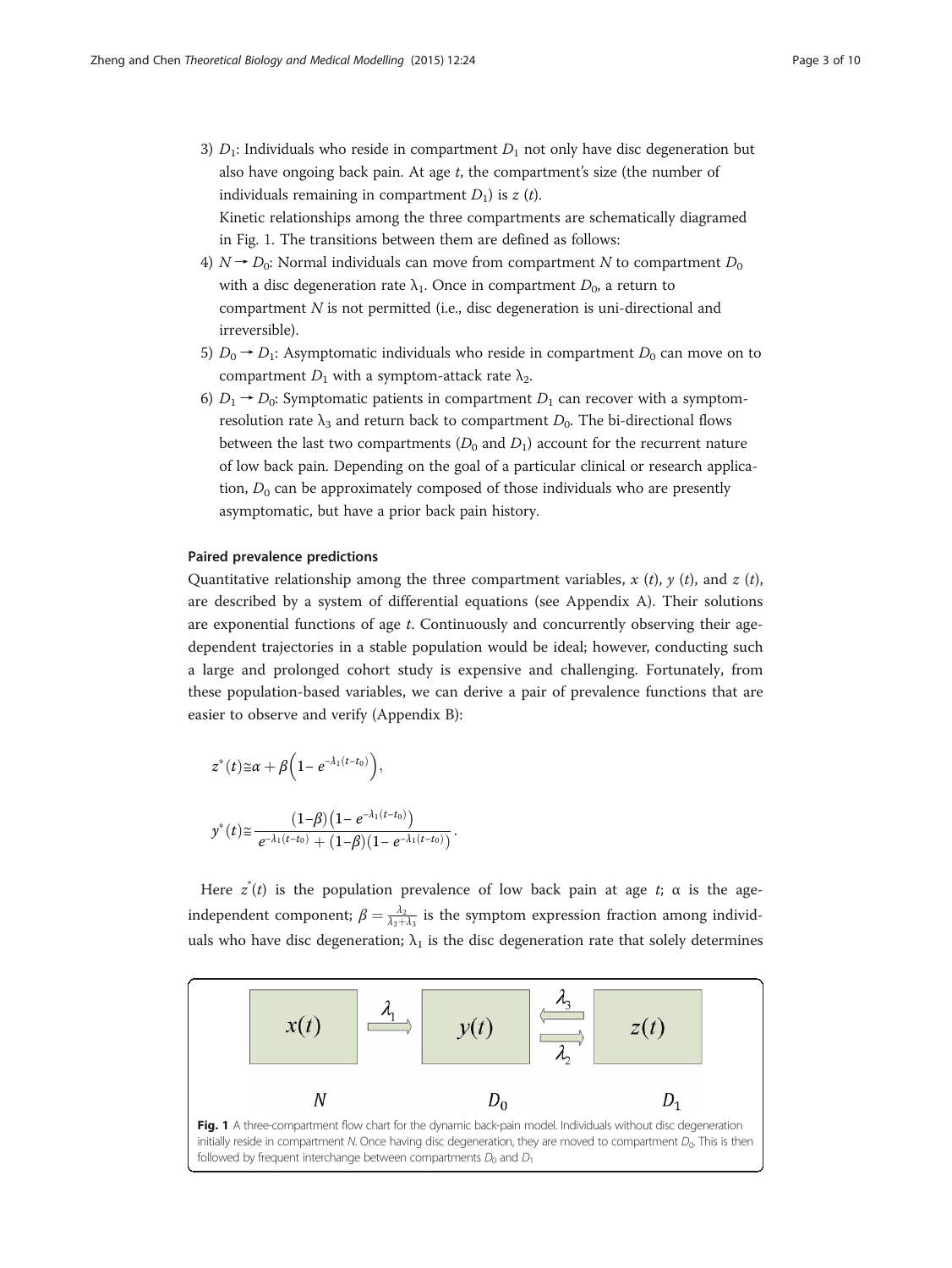the age dependence of the low back pain prevalence; and  $t_0$  is the transition age at which intervertebral discs lose the growth potential and begin degenerating.

The companion function  $y^*(t)$  is the percentage of disc degeneration detected through a lumbar MRI among asymptomatic individuals of age t. In general, observing  $y^*(t)$ requires a lumbar MRI and the loss of T2-based signal intensity (Pfirrmann et al. [2001](#page-9-0)), which is considered to be a more sensitive indicator for disc degeneration than other late-stage signs such as disc herniation or Modic-type change (Modic et al. [1988](#page-9-0)). Although the algebraic expression of  $y^*(t)$  appears slightly more complicated and is affected by  $\lambda_1$  and (1-β), both  $y^*(t)$  and  $z^*(t)$  are derived from the same populationdynamics model. Collectively they illustrate the degeneration-dependent and highly recurrent nature of low back pain.

#### The duration factor μ

In many clinical studies, a low back pain patient is considered an acceptable case only if she (or he) has had "persistent back pain for  $\mu$  days". Although introducing such a duration factor μ into the process of case (or control) ascertainment has certain benefits, its presence complicates the comparative analysis of independently conducted prevalence studies. This is because the use of a longer duration μ in a case definition means fewer people would meet the residence criteria to stay in compartment  $D_1$ . So more individuals will be assigned from compartment  $D_1$  to compartment  $D_0$ . On the other hand, when the duration factor  $\mu$  is used to more selectively define the asymptomatic individuals (e.g., non-cases must be "pain-free for μ days"), fewer individuals will be eligible for residence in compartment  $D_0$ .

The seemingly artificial influence of the duration factor  $\mu$  on the back pain prevalence can be arithmetically adjusted for. Specifically, if we know the value of the duration factor  $\mu$  and the transition rate  $\lambda_3$  (or  $\lambda_2$ ), we can convert the symptom expression fraction β into a duration-adjusted  $\beta^*$ . For instance, if the use of a duration factor  $\mu$  is  $λ_3$ -centric (i.e., a case definition is based on having "persistent back pain for μ days"; or logically equivalent, a non-case is defined as having "any pain break during μ days"), the duration-adjusted symptom expression fraction  $β^*$  is approximately equal to  $β e^{-λ_3μ}$ . Similarly, if the use of a duration factor μ is  $\lambda_2$  -centric (i.e., "pain-free for μ days" is used to define the non-cases; or logically equivalent, "any back pain during μ days" for the cases), we have  $\beta^* \cong \beta + (1-\beta)(1-e^{-\lambda_2\mu})$ . Noteworthy among the published prevalence studies that have adopted a  $\lambda_2$  -centric duration factor is the result that the 1-month period prevalence is about twice the point prevalence (Hoy et al. [2012](#page-9-0); Thiese et al. [2014\)](#page-9-0). Assuming  $\alpha$  is negligible, this implies  $\beta^*/\beta \approx 2$ .

### Parameter estimation

The method of least squares is used to minimize the error function  $\sum_{t} (O(t) - E(t))^2$ . Here O (t) is the number of observed cases in the age- t group; E (t)  $(=P(t) \times z^{*}(t))$  is the number of expected cases in the same age group  $(P(t))$  is the total number of individuals);  $\Sigma_t$  represents summation over the entire age range. Numerical implementation is completed in MS Excel spreadsheet. The known percentage of cases who have no disc degeneration (about 7 %; see Hancock et al. [2012\)](#page-9-0) is also utilized to estimate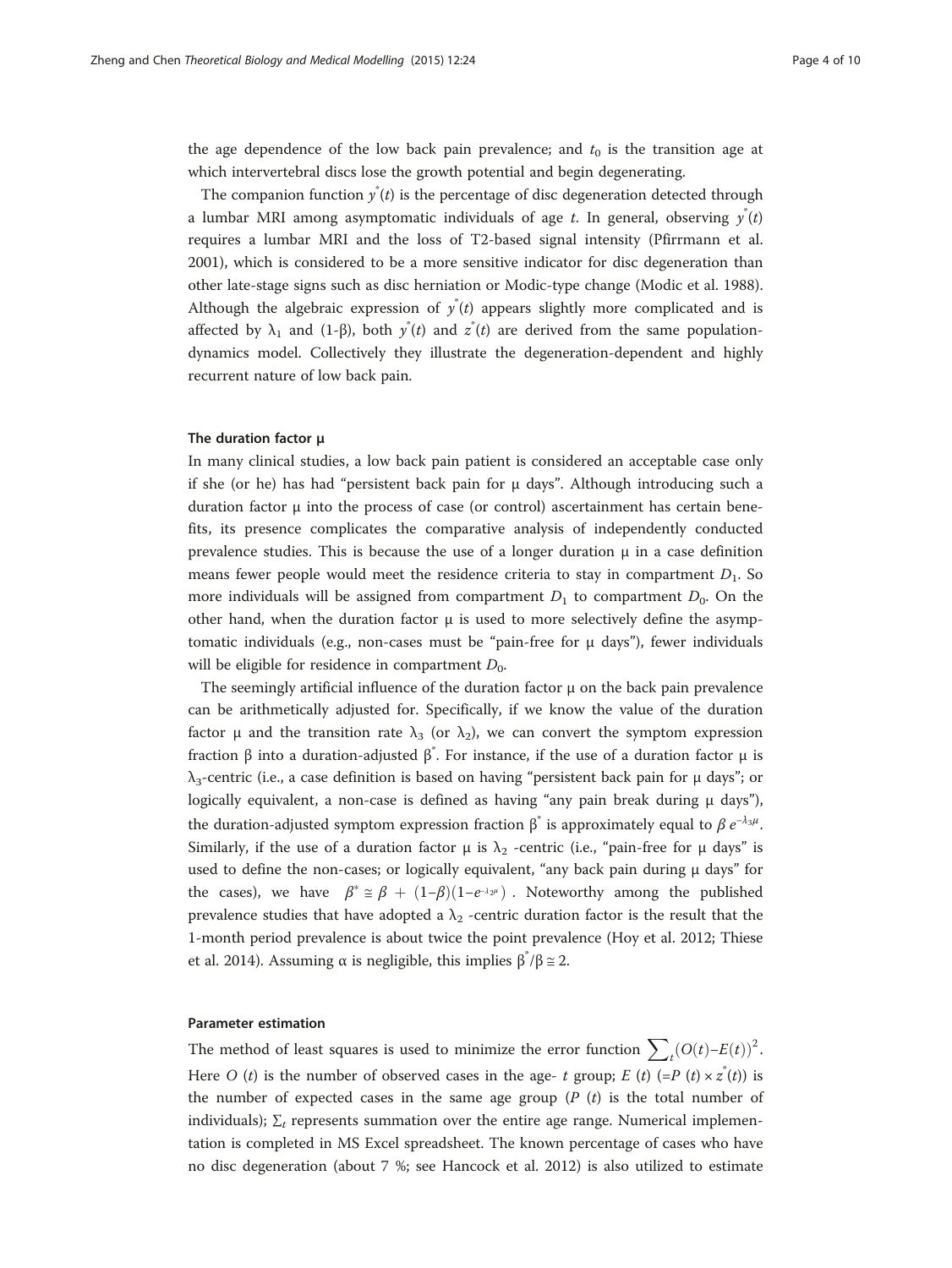<span id="page-4-0"></span>the age-independent component α in the prevalence function  $\dot{z}(t)$  because α and  $t_0$ cannot be separately calculated from the prevalence data alone.

## Results

## Analysis of prevalence data

The age-specific prevalence data we have chosen to analyze is published recently by Horváth et al. [\(2010](#page-9-0)). This is one of the largest surveys on low back pain prevalence, involving a random sample of 10,000 people (aged 14–65) from Hungary. The data set was divided into six age intervals and the percentage of people who reported having low back pain in the last month at the time of the questionnaire-based survey was tabulated for each of them. Curving fitting with the prevalence function  $z(t)$  (Fig. 2;  $R^2 = 0.998$ ) yields the following numerical result:

$$
z^*(t) = 0.031 + 0.698 \left( 1 - e^{-0.0344(t-13.3)} \right).
$$

Here  $\alpha = 0.031$ ,  $\beta^* = 0.698$ ,  $\lambda_1 = 0.0344$ /year  $(1/\lambda_1 = 29.1$  years is the residence time), and  $t_0$  = 13.3 years.

#### Analysis of MRI data

To verify  $y^*(t)$ , we have examined the data from Powell et al. ([1986\)](#page-9-0) who reported on the percentage of disc degeneration among 302 asymptomatic women (age 16–80) detected with lumbar MRI. Their original data points were given in a graph format which is re-digitized to capture the numerical values. Both Powell et al. [\(1986\)](#page-9-0) and



on the function y  $(1-e^{-\lambda_1(t-t_0)})$ e  $e^{-\lambda_1(t-t_0)} + (1-\beta) (1 - e^{-\lambda_1(t-t_0)})$  $\frac{(\alpha_1, \alpha_2, \alpha_3)}{(\alpha_1 - e^{-\lambda_1(\alpha_2)})}$  ( $\beta^2 = 0.978$ ). Note that the parameter values of  $y^*(t)$  are taken from  $z^*(t)$ . The only adjustment made is to the symptom expression fraction β (normalized for a predefined duration factor μ; see main text for more details)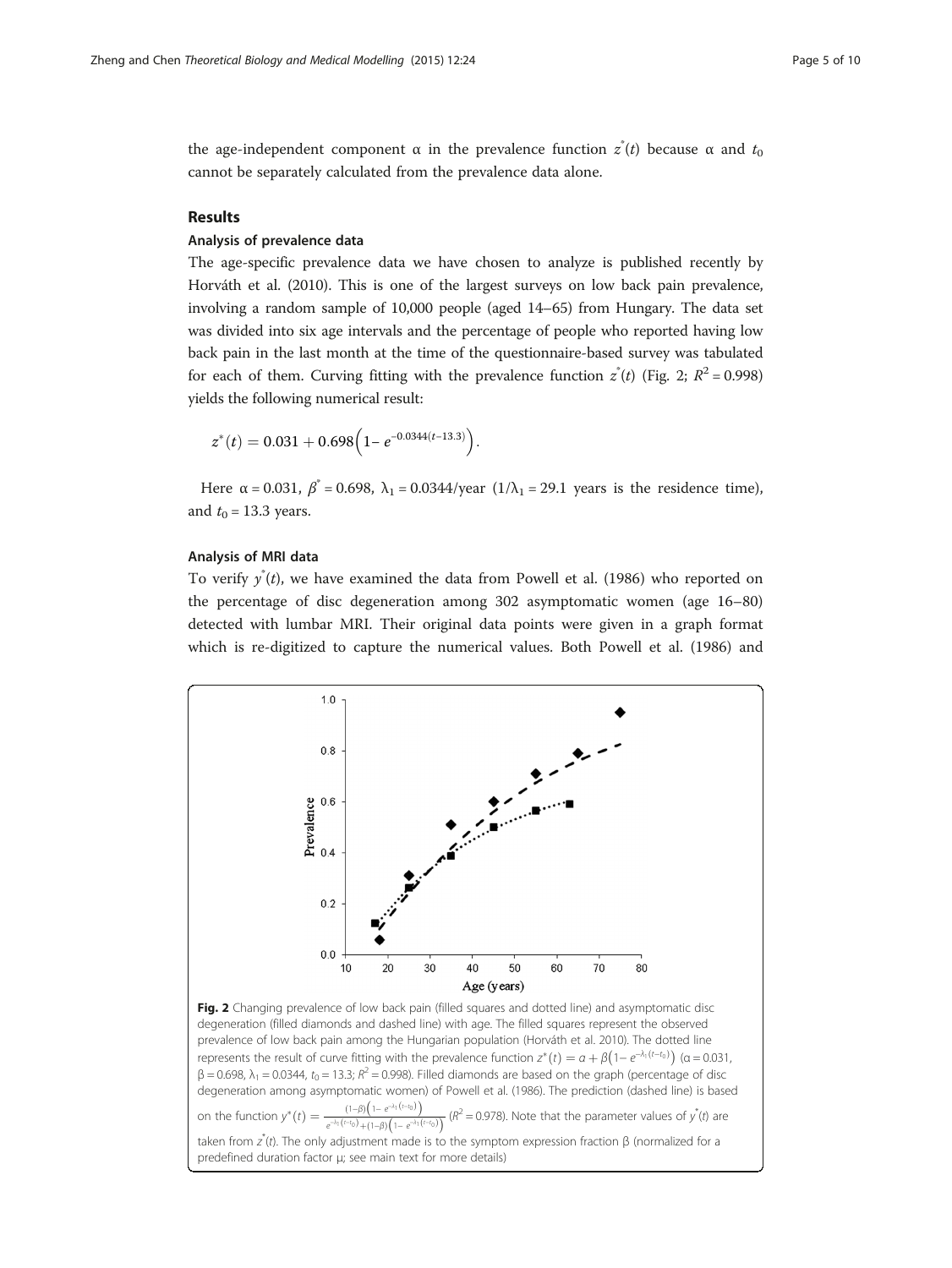Horváth et al. [\(2010\)](#page-9-0) had used a  $\lambda_2$ -centric duration factor in their sampling procedures. So a numerical transformation of the symptom expression fractions can be used to make the two studies directly comparable. In Horváth et al., the duration factor was  $\mu = 1$  month (i.e., an acceptable case was defined as having "pain in the last month"). In Powell et al., the duration factor was  $\mu \approx 0$  (i.e., an accepted non-case was defined as having "no symptoms relating to spinal disease at the time of examination"). Given that the estimated symptom expression fraction  $β^*$  for Horváth et al. is 0.698, the adjusted symptom expression fraction for the Powell et al.'s study becomes  $\beta \approx \beta^*/2 = 0.698/2 = 0.349$ . The percentage of disc degeneration among the asymptomatic women is then

$$
y^*(t) = \frac{0.651(1 - e^{-0.0344(t - 13.3)})}{e^{-0.0344(t - 13.3)} + 0.651^{(1 - e^{-0.0344(t - 13.3)})}}
$$

Contrasting this projection with the observed data from Powell et al. [\(1986](#page-9-0)), we notice that the projected percentage of disc degeneration shifts slightly downward, but its age-related trend agrees quite well with the observed aging pattern (see Fig. [2](#page-4-0);  $R^2 = 0.978$ ).

#### **Discussion**

Disc degeneration is irreversible. Although the decade-long time scale and the association with low back pain being expressed only through reversible and recurrent pain episodes make it difficult to evaluate its etiological contribution, the decay process itself is in theory amenable to conventional survival analysis. Several research groups have indeed used lumbar MRIs to identify individuals free of disc degeneration and monitor them over time for disc-signal change. In one of the earliest longitudinal studies of this kind, Salminen et al. [\(1995\)](#page-9-0) uncovered 5 new cases out of 43 at-risk adolescents during a 3-year follow-up. In another study, Elfering et al. ([2002](#page-9-0)) detected 4 new cases among 21 at-risk adults at a 5-year recheck. In a more recent study, Carragee et al. ([2006](#page-9-0)) reported that 10 % of the at-risk subjects had developed new disc degeneration over a 5-year period. Pooling these observations together, we are able to calculate an average degeneration rate  $\lambda_1 \approx 0.0348$ /year. This longitudinally measured value is essentially the same as that (0.0344/year) derived from the modeling analysis of the back-pain prevalence data. The consistency among the three different types of studies (i.e., crosssection survey, lumbar MRI of asymptomatic controls, and MRI follow-up of normal individuals) signifies the notation that disc degeneration underlies the age dependence in low back pain.

Although only the relative ratio β. is present in the prevalence functions  $z^*(t)$  and  $y^*(t)$ , knowing the individual values of  $\lambda_2$  and  $\lambda_3$  helps determine when the approximations ( $\lambda_2$  > >  $\lambda_1$  and  $\lambda_3$  > >  $\lambda_1$ ; see [Appendix A\)](#page-7-0) remain valid. To accomplish this goal, two different approaches can be considered. The first one is to compare the 1-month period prevalence with the point prevalence. For instance, from  $\beta^* \cong \beta + (1-\beta) \times$  $(1-e^{-\lambda_2\mu}) = 0.698$  and  $\beta \approx \beta^*/2 = 0.349$ , we can roughly infer  $\lambda_2 = 9.33$ /year (the residence time = 0.11 year) and  $\lambda_3 = 17.4$ /year (the residence time = 0.057 year). Alternatively, clinical studies that prospectively monitor the time to pain resolution (or the time to pain recurrence) can be used to calculate the symptom attack rate  $\lambda_2$  and the symptom resolution rate  $\lambda_3$ . For instance, assuming that 80 % of low back pain patients recover within 6 weeks of the symptom onset (Waddell [1987\)](#page-9-0) and that the recovery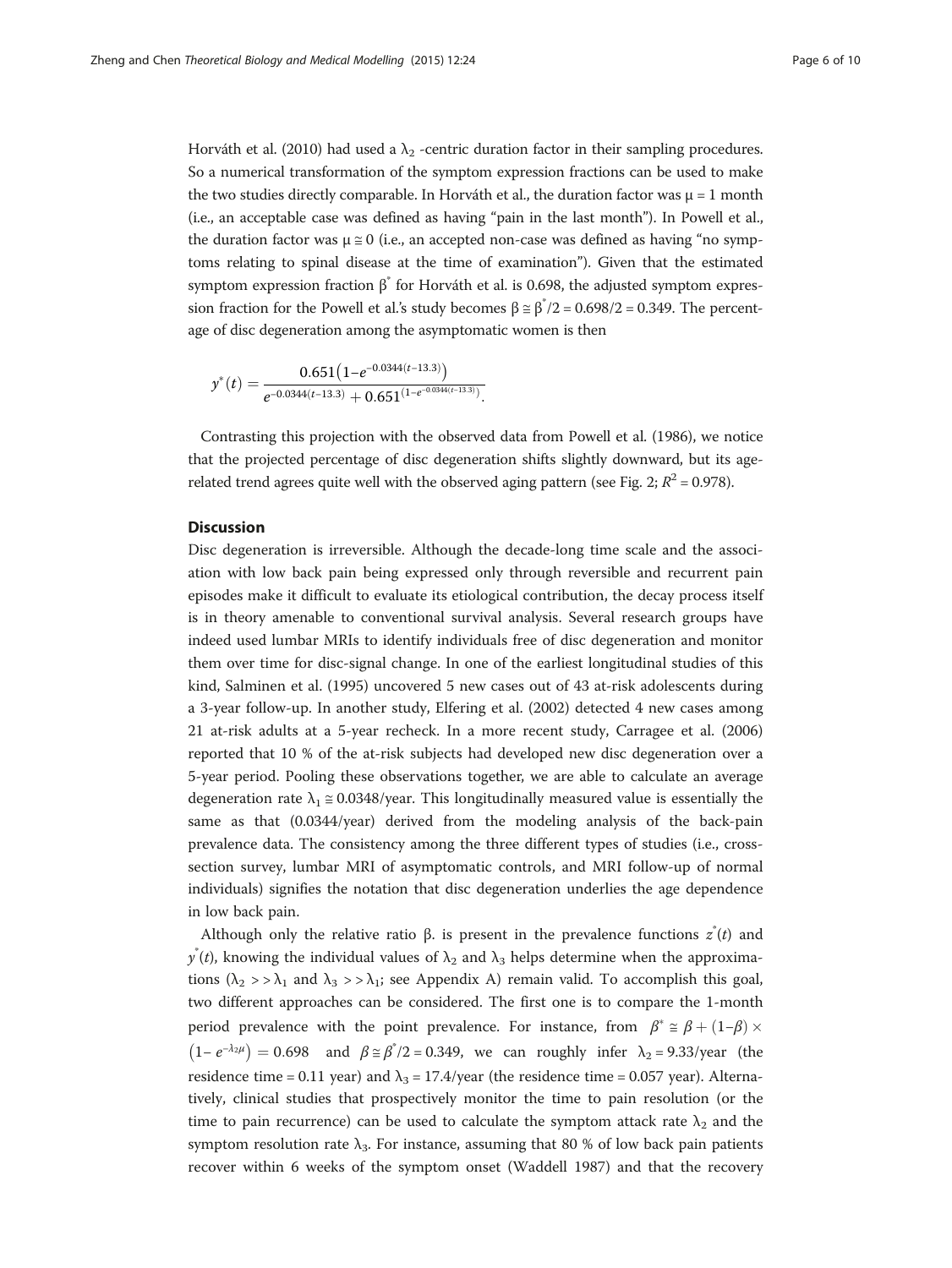time follows an exponential distribution, we have  $\lambda_3 = 13.9$ /year (the residence time = 0.072 year). Since it is also known that  $\beta$  = 0.349, we can further infer  $\lambda_2$  = 7.5/year (the residence time = 0.13 year). The noted difference in these estimates of  $\lambda_2$  and  $\lambda_3$  is not surprising given that non-physiological factors like the pain rating scale or cultural norms affect the classification of a pain status. Nevertheless, the resolution-thenrecurrence dynamics of low back pain have unambiguously a time scale (i.e., weeks or months) that is 2–3 orders of magnitude shorter than that of disc degeneration (i.e., decades).

The symptom expression fraction  $\beta$  (= $\lambda_2/\lambda_2 + \lambda_3$ ) is mechanistically distinct and algebraically separable from the disc degeneration rate  $\lambda_1$ . It alone determines the prevalence (recurrence risk) of low back pain among a group of individuals who have disc degeneration. Because individuals who reside in compartments  $D_0$  and  $D_1$  are dynamically exchangeable at very fast rates (i.e.,  $\lambda_2 >> \lambda_1$  and  $\lambda_3 >> \lambda_1$ ), being provisionally present in one compartment does not preclude an individual from returning to the other compartment at a later time. Therefore, even though the relative size of the two compartments is stable, the equilibrium is maintained by frequent inter-compartment exchanges. In the special case  $\beta = 1$ ,  $D_1$  merges into  $D_0$  and the three-compartment model is reduced to a conventional survival model.

The influence of a duration factor on the prevalence of low back pain is widely known. Our modeling analyses indicate that existing usages of the duration factor μ can be classified into two discernible categories ( $\lambda_2$ -centric versus  $\lambda_3$ -centric). Within each category, a conversion formula can be used to normalize  $\beta$  and facilitate quantitative between-study comparison. In an active effort to standardize the outcome mea-sures for low back pain research, Deyo et al. ([1998\)](#page-9-0) recommended  $\mu$  = 7 days. The way the survey question was worded ("during the past week, how bothersome have the following symptoms been? ...") indicates that it is a  $\lambda_2$ -centric definition. Whether or not a separate  $\lambda_3$ -centric definition should be established is an open question for future research.

The estimated transition age  $(t_0 = 13.3 \text{ years})$  at which the lumbar intervertebral discs stop the growth process and enter into the disc degeneration phase is a fundamental developmental-biology parameter. To our limited knowledge, there are few comparative studies available to corroborate this value. Salo et al. [\(1995](#page-9-0)) reported a study of 32 patients and 49 controls under 15 years old with lumbar MRI scans and they noted that disc degeneration is seldom found in patients under 10 years old. Although their observation does not contradict our prevalence-based estimation, more studies are clearly needed in this area.

A number of cohort studies have attempted to quantify the association between disc degeneration and low back pain using either an odds ratio or a relative prevalence ratio (reviewed by Steffens et al. [2014](#page-9-0)). However, their findings are too heterogeneous to be conclusive. Using the population-dynamics model as a conceptual guide, we can observe how the co-existence of two time scales contributes to this heterogeneity in a hypothetical cohort study with two groups of study subjects, one with disc abnormalities on a baseline lumbar MRI (group- $D_0$ ) and the other without (group-N). After a period  $\Delta t$  of several years, we recheck both groups to measure the back pain prevalence ( $\beta$  for group- $D_0$ ; and  $\alpha + \beta$  $(1-e^{-\lambda_1\Delta t})$  for group-N). The relative prevalence ratio is computable as  $\frac{1}{(\alpha/\beta)+(1-e^{-\lambda_1\Delta t})}$ . Here the parameter  $(\alpha/\beta)$  primarily reflects the effect of pain recurrence and is highly influenced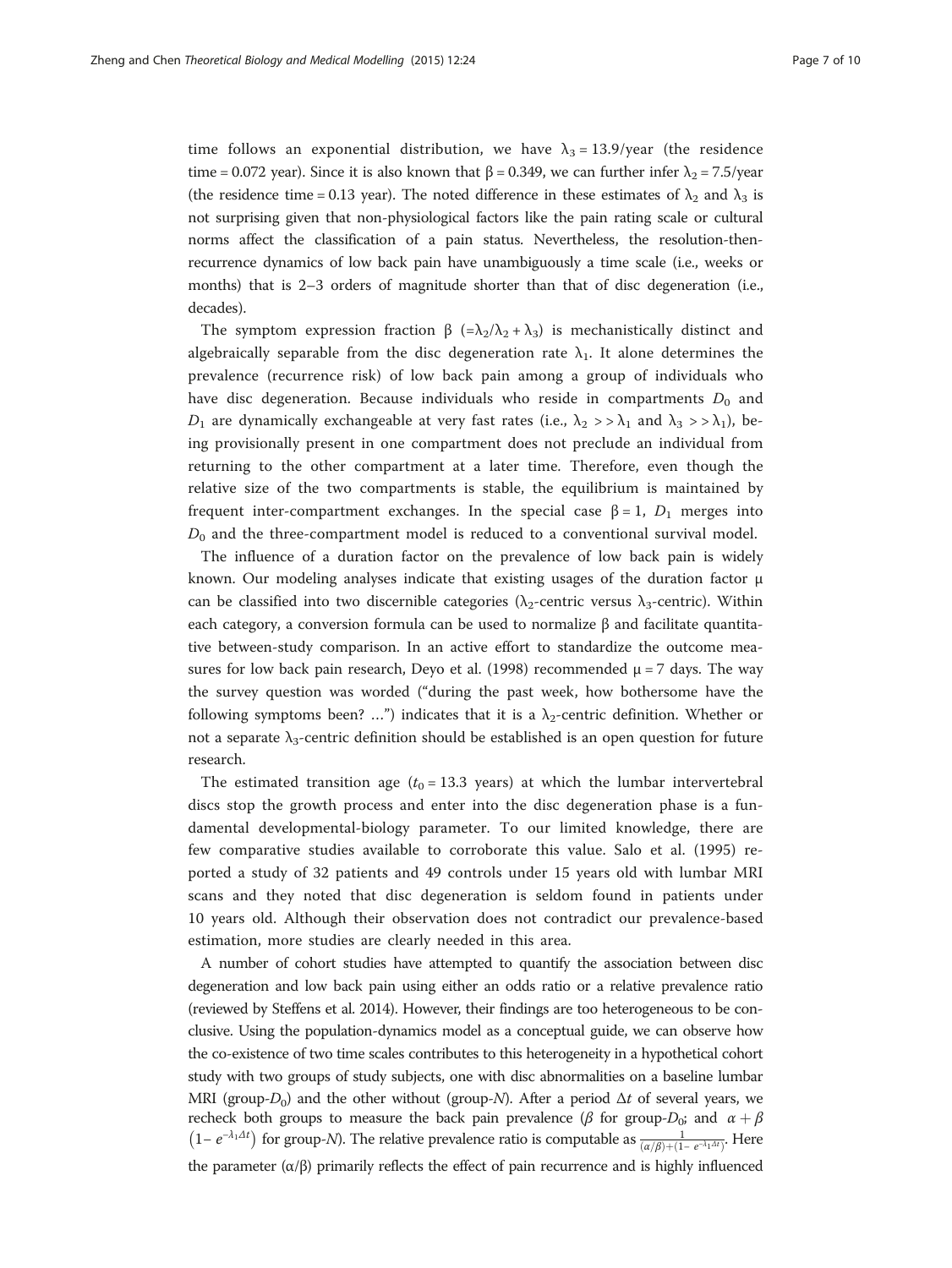<span id="page-7-0"></span>by the duration factor μ. For a constant  $\lambda_1$  (scaling to decades), a longer duration  $\Delta t$  of follow up decreases the prevalence ratio. Additionally, by recruiting research subjects from adult populations, many cohort studies inflate  $\lambda_1$  by assigning individuals with milder disc abnormalities into group- $N$  rather than group- $D_0$ . This misclassification also decreases the prevalence ratio. Explicitly recognizing the significance of time scale difference should help improve the design of future cohort studies.

To construct a dynamic model that is simple and yet still capable of explaining the essential features of low back pain epidemiology, we have chosen to ignore the progressive nature of disc degeneration and also similarly lump together all back pain complaints (with or without nerve radiculopathy) as one clinical entity. This provision allows us to focus on the most critical connection between disc degeneration and low back pain, and yet minimize various non-essential mechanistic pathways among the model's building blocks. The resultant model is surprisingly robust in the sense that adding a non-zero rate of transition directly from compartment N to compartment  $D_1$ would not alter any of the predictions made. However, for more complex applications, further relaxing some of the model's assumptions is likely necessary. For example, the number of compartments may need to be extended to accommodate the scenarios that disc degeneration can continuously advance into other abnormalities, producing chronic pain or sciatica, etc. Also, many clinical studies have a small sample size and a probabilistic approach (with flexible event-time distributions) may be necessary. To evaluate the effect of genetic predispositions, treatment regimens and physical activities, the transition rates may become subject-dependent and time-dependent.

## Conclusion

In summary, the complexity of low back pain epidemiology results from the co-existence of two different time scales: the slow dynamics of disc degeneration and the fast dynamics of pain recurrence. Each time scale is best measured within a specific age range or a specific follow-up period. Disc degeneration is well under way and most discernible among the young and continuously rises among the older adult population. It lays the foundation upon which the fast dynamics of pain recurrence emerge in succession. As such, it should be recognized as the predominant cause of low back pain.

#### Appendix A

 $x(t)$ ,  $y(t)$ , and  $z(t)$  obey a system of linear differential equations:

$$
\begin{aligned} \frac{dx(t)}{dt} &= -\lambda_1 x(t), \\ \frac{dy(t)}{dt} &= \lambda_1 x(t) - \lambda_2 y(t) + \lambda_3 z(t), \\ \frac{dz(t)}{dt} &= \lambda_2 y(t) - \lambda_3 z(t). \end{aligned}
$$

Assume that all the coefficients are constant and that the initial conditions  $x(t_0) = x_0$ ,  $y(t_0) = 0$ , and  $z(t_0) = 0$ , one can easily obtain the following solutions using a number of standard techniques: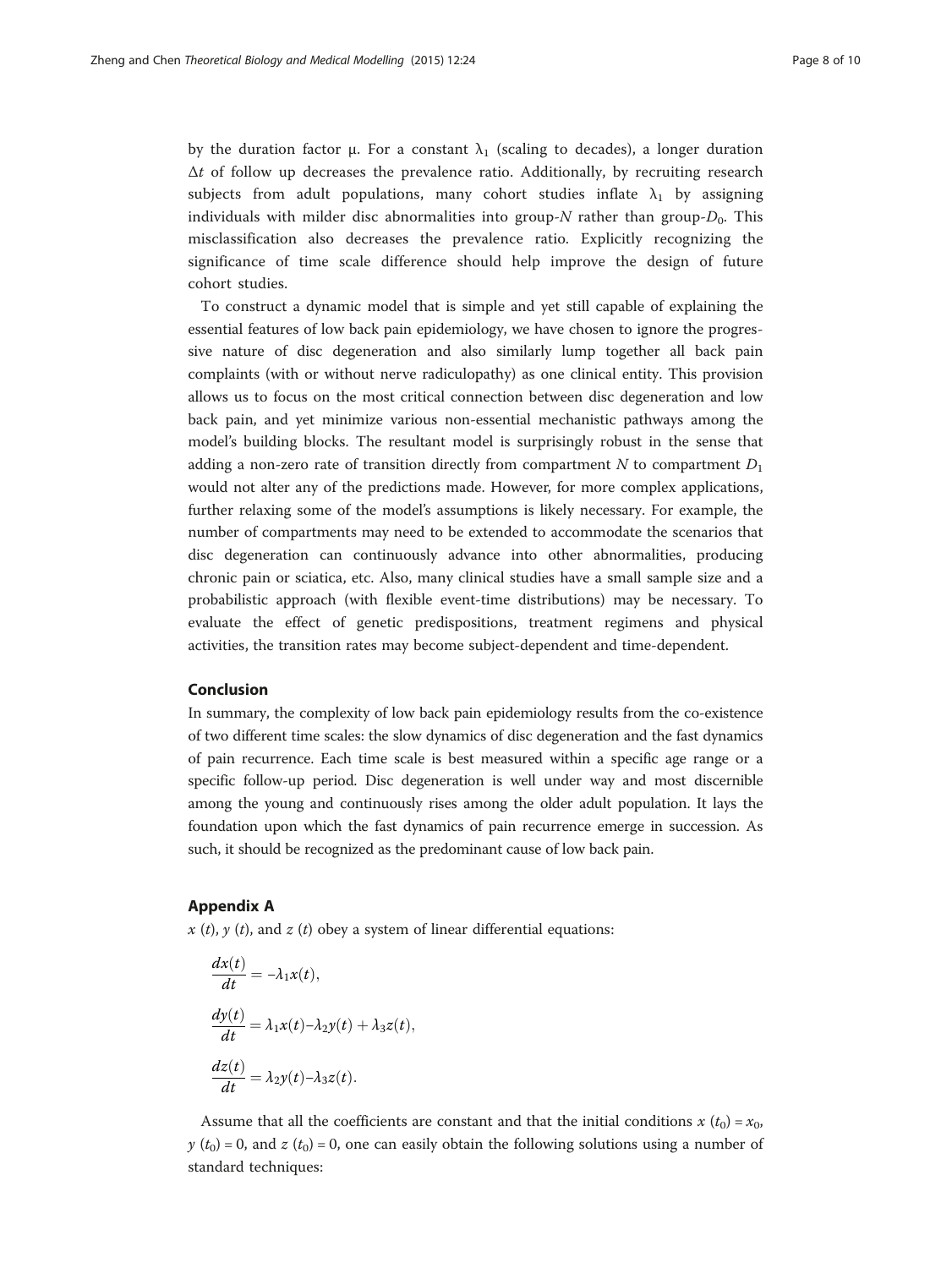<span id="page-8-0"></span>
$$
x(t) = x_0 e^{-\lambda_1 (t-t_0)},
$$
  
\n
$$
y(t) = x_0 \frac{\lambda_3 (-\lambda_1 + \lambda_2 + \lambda_3) (1 - e^{-\lambda_1 (t-t_0)}) - \lambda_1 \lambda_2 (e^{-(\lambda_2 + \lambda_3)(t-t_0)} - e^{-\lambda_1 (t-t_0)})}{(-\lambda_1 + \lambda_2 + \lambda_3)(\lambda_2 + \lambda_3)},
$$
  
\n
$$
z(t) = x_0 \frac{\lambda_2 (\lambda_2 + \lambda_3) (1 - e^{-\lambda_1 (t-t_0)}) - \lambda_1 \lambda_2 (-e^{-(\lambda_2 + \lambda_3)(t-t_0)} + 1)}{(-\lambda_1 + \lambda_2 + \lambda_3)(\lambda_2 + \lambda_3)}.
$$

Recognizing that  $\lambda_2$ ,  $\lambda_3 >> \lambda_1$  (i.e., the symptom-attack rate and the symptom-resolution rate are generally much larger than the disc degenerate rate), we can also approximate  $y$ (t) and z (t) with the following  $\beta = \frac{\lambda_2}{\lambda_2 + \lambda_3}$ ;  $-\lambda_1 + \lambda_2 + \lambda_3 \le \lambda_2 + \lambda_3$ ;  $\frac{-\lambda_1 \lambda_2}{(-\lambda_1 + \lambda_2 + \lambda_3)(\lambda_2 + \lambda_3)} \le 0$ ):

$$
y(t) \cong x_0 \left(1 - \beta\right) \left(1 - e^{-\lambda_1(t - t_0)}\right),
$$
  

$$
z(t) \cong x_0 \beta \left(1 - e^{-\lambda_1(t - t_0)}\right).
$$

## Appendix B

The population-dynamics model solved in Appendix A can be modified to produce a number of related predictions that are more applicable in clinical studies.

#### Cross-section study

The typically observed variable is the age-specific prevalence of low back pain

$$
z^*(t) \cong \alpha + \frac{z(t)}{x_0} = \alpha + \beta \Big( 1 - e^{-\lambda_1(t - t_0)} \Big).
$$

Here a small constant term  $\alpha$  is included to account for the age-independent origin of low back pain; β is the symptom expression fraction among individuals with disc degeneration ( $\beta$  >>  $\alpha$ );  $\lambda_1$  is the disc degeneration rate;  $t_0$  is the transition age at which the lumbar intervertebral discs stop the growth process and begin degenerating.

#### Case–control study

When lumbar MRI is used to evaluate disc degeneration, the already elevated percentage of disc degeneration among the cases may be found to increase only slightly with age  $t$ ,  $\frac{\beta(1-e^{-\lambda_1(t-t_0)})}{\beta(1-e^{-\lambda_1(t-t_0)})}$  $\frac{P(Y \cap C)}{\alpha+\beta(1-e^{-\lambda_1(t-t_0)})}$ . Moreover, the most dramatic increase with age should be observed

among the asymptomatic controls:

$$
y^*(t) = \frac{y(t)}{x(t) + y(t)} = \frac{(1-\beta)(1 - e^{-\lambda_1(t-t_0)})}{e^{-\lambda_1(t-t_0)} + (1-\beta)(1 - e^{-\lambda_1(t-t_0)})}.
$$

#### Competing interests

The authors declare that they have no competing interests.

#### Authors' contributions

CJZ conceived of the study, analyzed the data and drafted the initial version of the manuscript. JC carried out a stochastic simulation to verify the ODE model and explore the influence of the duration factor. Both authors read and approved the final manuscript.

#### Acknowledgements

CJZ thanks Dr. Steve Fox for his inputs on an earlier version of the manuscript and Peter Bian, Wei Hui, JinJun Mou, Daniel Zheng and Dr. Gary Wilhelm for their research or editorial assistance. Both authors also like to acknowledge the contribution from an anonymous reviewer who identified a derivation error in Appendix [A](#page-7-0).